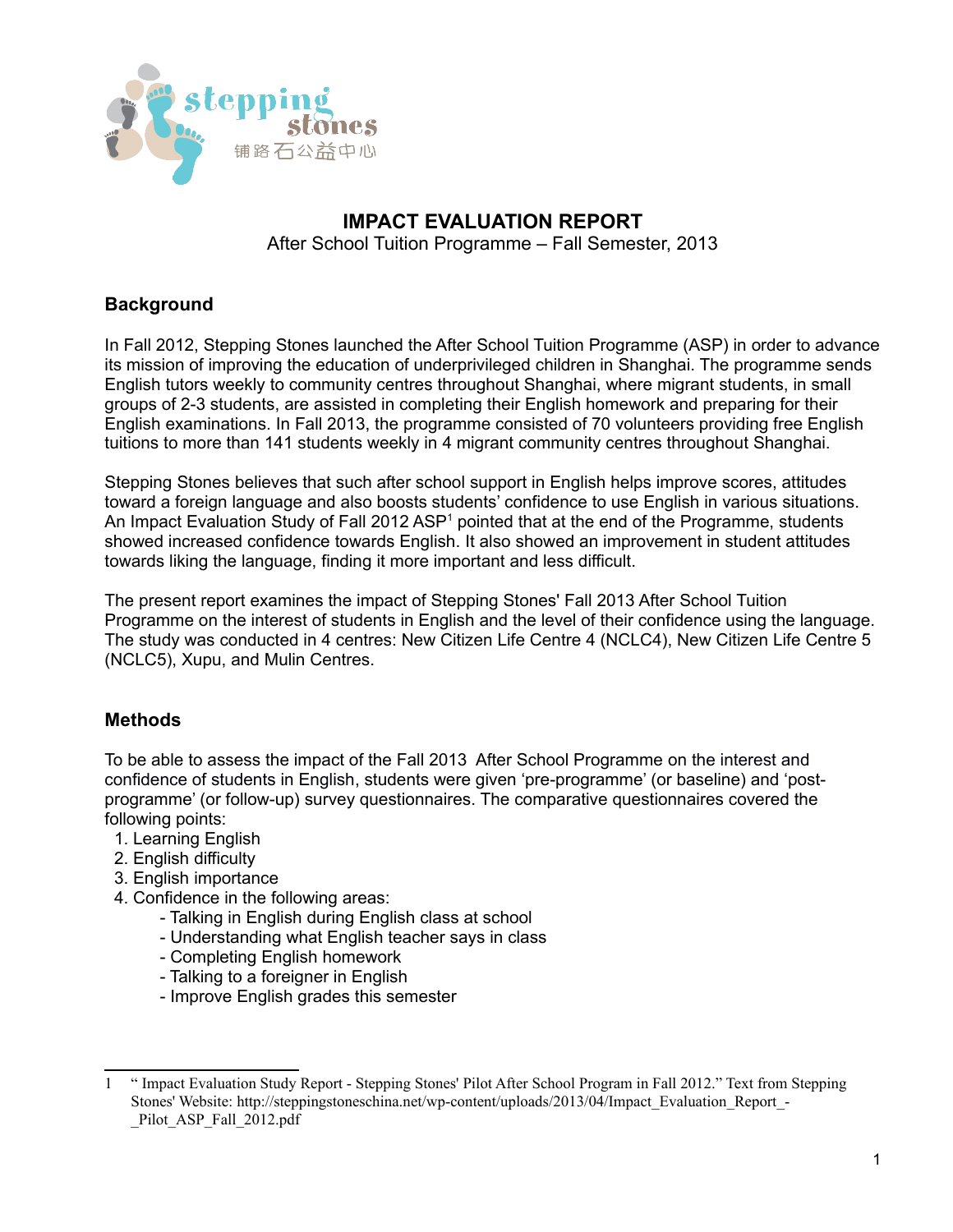The responses of the students to the same questions, before and after the Programme, were compared to generate the findings. Only the responses from students present at both surveys were considered valid. As such, the total number of valid respondents and the breakdown per community centre is as follows:

| Centre       | Pre-   | Post-  | Study  |
|--------------|--------|--------|--------|
|              | Survey | Survey | Cohort |
| NCLC4        | 10     | 14     | 10     |
| NCLC5        | 20     | 25     |        |
| Xupu         | 27     | 36     | 15     |
| Mulin        | 21     | 26     | 13     |
| <b>Total</b> | 78     | 101    | 47     |

### **ASP Fall 2013 Respondent Numbers (Children)**

### **Results**

### *1. Learning English*



As can be seen from the above chart, except for NCLC5, all other centres showed an increase in the number of students who said they 'very much like learning English' at the end of the ASP Programme. Across centres, the percentage of children that 'very much like learning English' went from 49% in the baseline survey to 70% in the follow-up survey. It is also worth noting that in the case of Mulin, the percentage of students who said they did 'not like learning English' decreased considerably in the follow-up survey (i.e. from 15% in the pre-survey to 7.5% in the post-survey).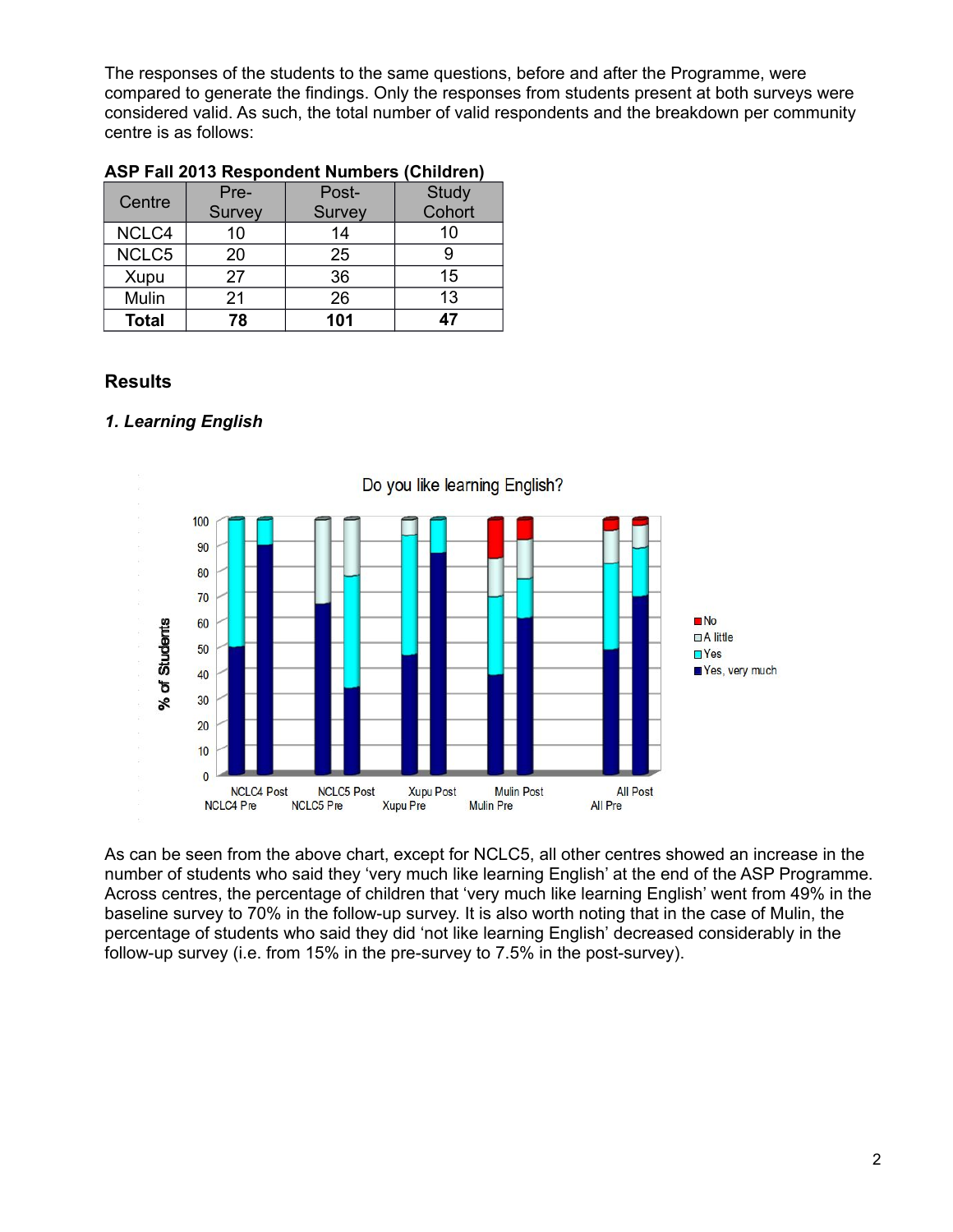# *2. English importance*



Do you think English is important?

When students were asked how important they think English is, there was a significant increase in the students who felt it is very important. At NCLC4 and Xupu, all students in the post-survey felt English is 'very important' and at NCLC5 and Mulin, the number of students that found English 'very important' rose by 23 and 12 percentage points respectively. Also, across centres, no student in the post-survey felt that English is 'not important' compared to 3% in the pre-survey.



### *3. English, Chinese and Maths difficulties*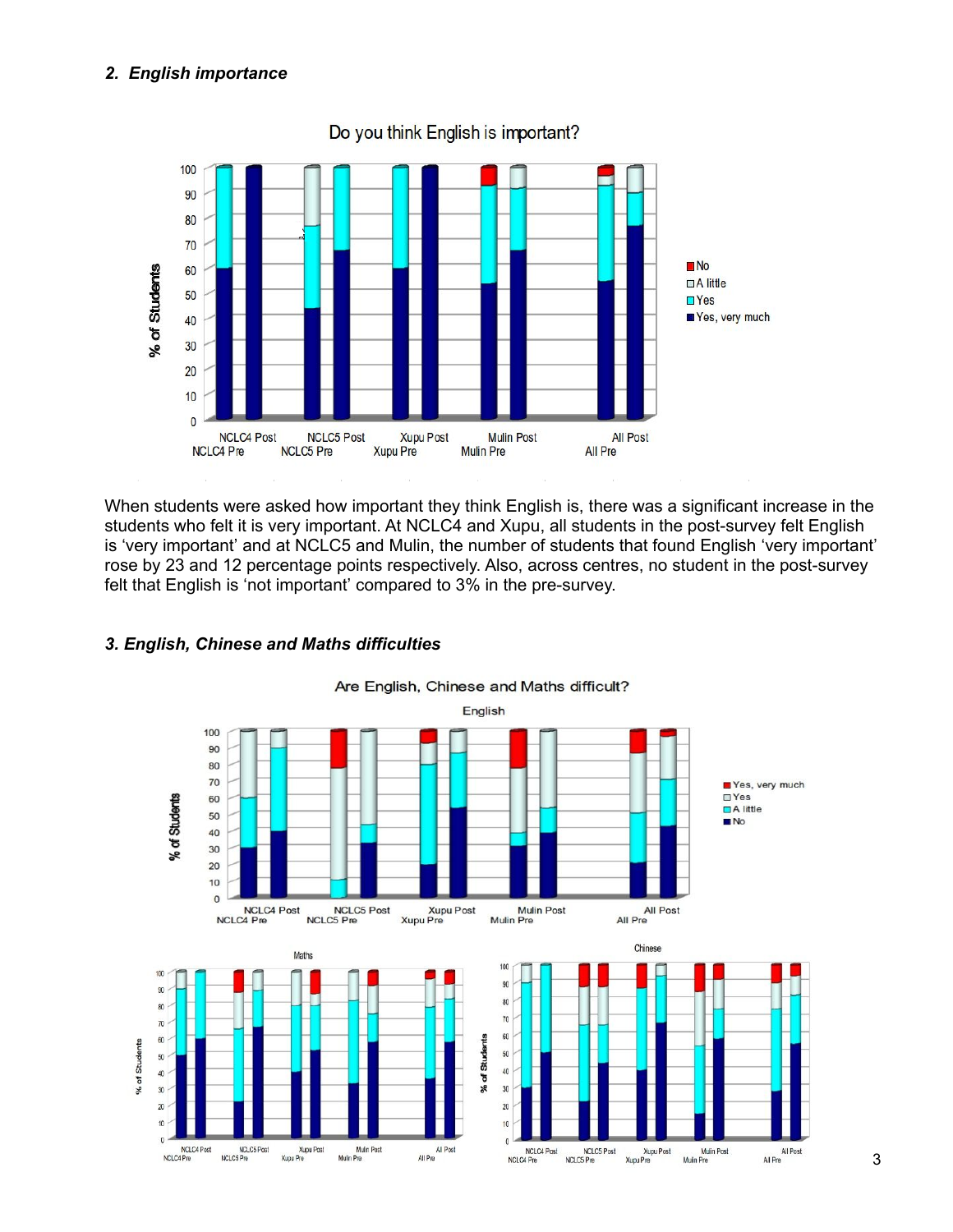Across all 4 centres, more students felt that English was 'not difficult' in the post-survey (43%) compared to the pre-survey (21%). At the other end of the spectrum, the percentage of students that found English 'very difficult' went down from 13% in the pre-survey to 3% in the post-survey.

To get a comparative idea of how students felt towards other subjects, they were asked how difficult they found Chinese and Maths. The results followed similar trends to student responses regarding perceptions on English difficulty. Across all centres, more students found both Chinese and Maths 'not difficult' in the post-survey. When it came to finding Maths 'very difficult', these numbers also went down across centres except Xupu. Although the feeling toward English, Maths and Chinese followed similar trends over the study period, the above graphs also show that the most significant change was reported in the number of students finding English 'very difficult'. The percentage of students that found English 'very difficult' decreased from 13% to 3%.

#### $n = 47$ 100  $90$ 80  $70$ Not confident A little confident 60 □ Averagely confident % of students **D**Confident 50 Very confident 40 30  $\overline{20}$  $10$  $\overline{0}$ **Xupu Post** NCLC4 Post NCLC5 Post **Mulin Post All Post** NCLC4 Pre NCLC5 Pre Xupu Pre All Pre Mulin Pre

Confidence to talk English during English class

# *4. Confidence to talk in English during English class*

When students were asked if they felt confident to talk in English during their English class, across centres 55% of students said they were 'very confident' of this in the post-survey, increased from 40% in the pre-survey. Except Mulin where there was a drop from 62% to 50%, NCLC4 increased from 50% to 70%, NCLC5 had no change, and Xupu increased from 34% to a notable 80%. We also found that all students in the post-survey felt 'confident' to talk in English during English class (0% 'not confident') compared to 2% 'not confident' in the pre-survey.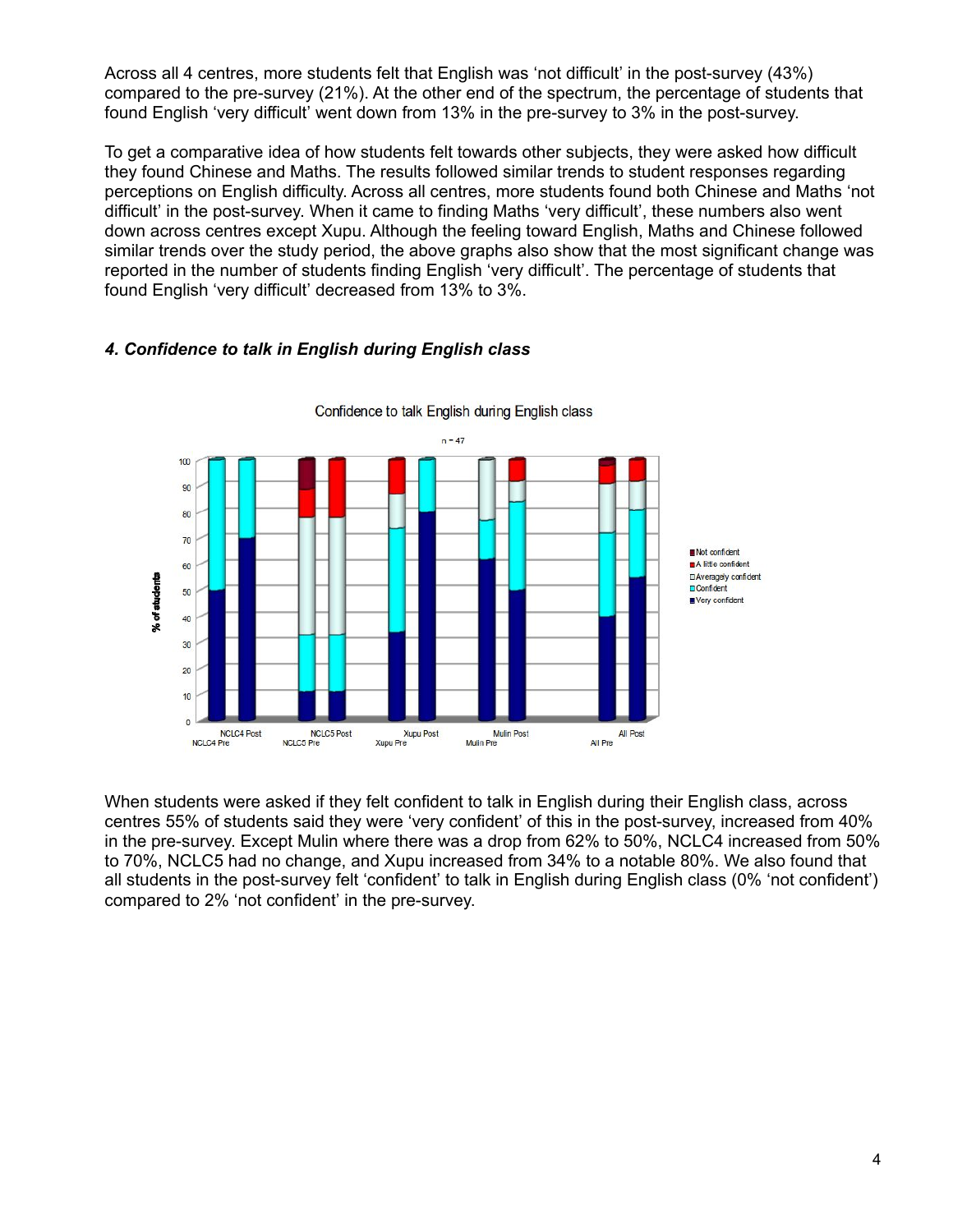### *5. Confidence to understand English teacher in class*

 $\top$ 



Confidence to understand English teacher in class

the contract of the contract of the

Student responses to confidence in understanding their English teacher in class were similar to the above question. Except Mulin, where there was a drop from 50% to 42%, NCLC4 saw an increase from 50% to 60%, and Xupu increased significantly from 33% to 73%. At NCLC5, while there was no change in 'very confident' in the post-survey, the 'confident' level rose from 22% to 33%. One point of concern is that 8% of students at Mulin in the post-survey felt they are 'not confident' in understanding their English teacher compared to no students in the pre-survey. It is here worth noting that, differently from the volunteer teachers at NCLC4, NCLC5 and Xupu, the ones at Mulin were all non-Chinese nationals.

### *6. Confidence to complete English homework correctly*



Confidence to complete English homework correctly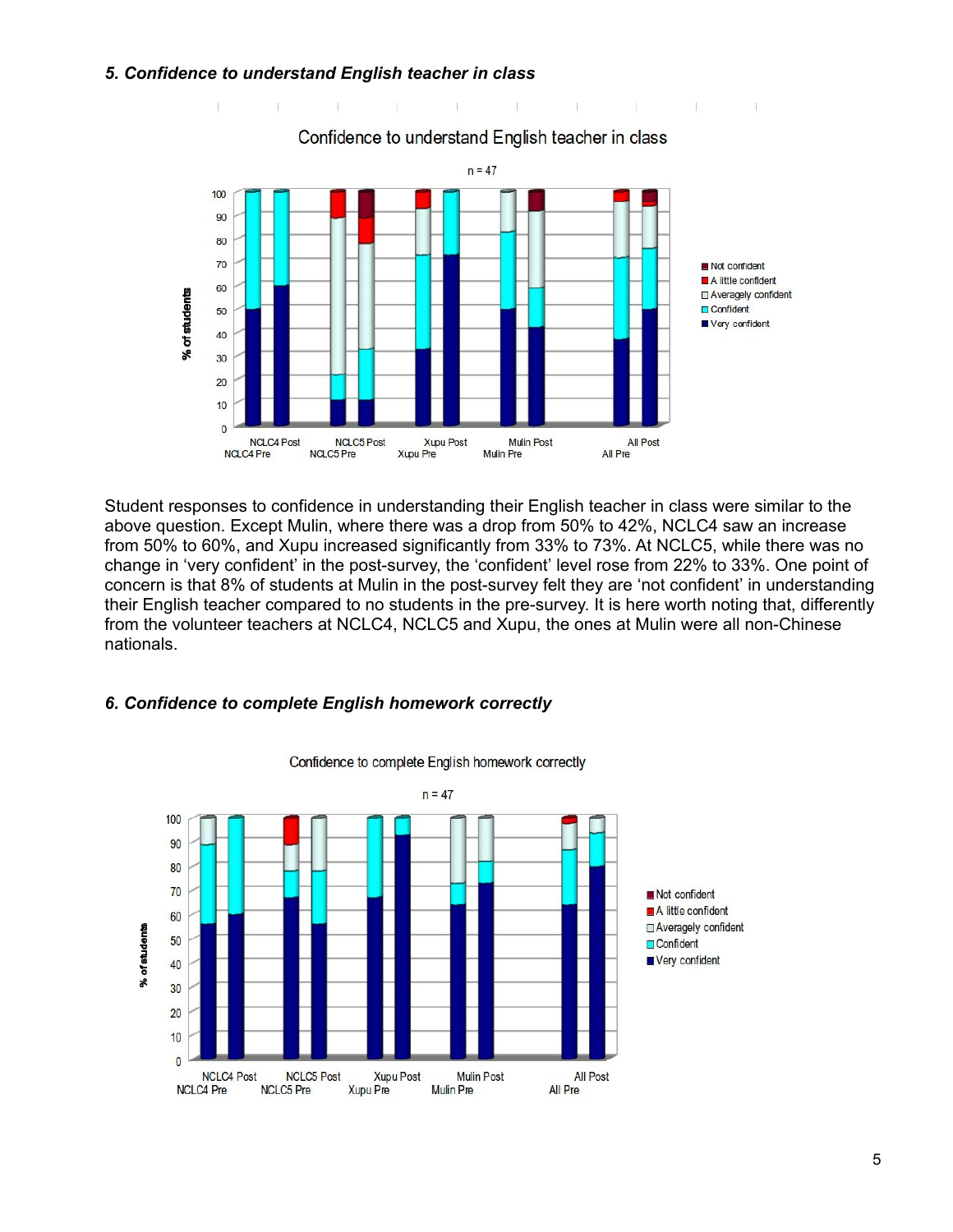It was encouraging to find that, across all centres, 80% of students were 'very confident' in completing their English homework correctly, up from 64%. Similarly, 94% of students reported feeling 'confident', an increase from 87%. At NCLC5, this number had doubled in the post-survey. At the other end of the spectrum, we found that all children were 'confident' in completing their English homework correctly at the end of the ASP Fall semester.



### *7. Confidence to talk to a foreigner in English*

Responses to whether students felt confident talking to a foreigner in English were quite positive. In Xupu, 47% of students said they felt 'very confident' talking to a foreigner, compared to 27% in the presurvey. In Mulin, this category saw a similar increase from 34% to 54%. NCLC4 had no change in 'confident', while 'average confident' at NCLC5 increased from 33% to 50%. While NCLC5 saw a decrease in 'confident', on the positive side, 'non-confident' decreased from 22% to 12%.

### *8. Confidence to improve English grades this semester*



6